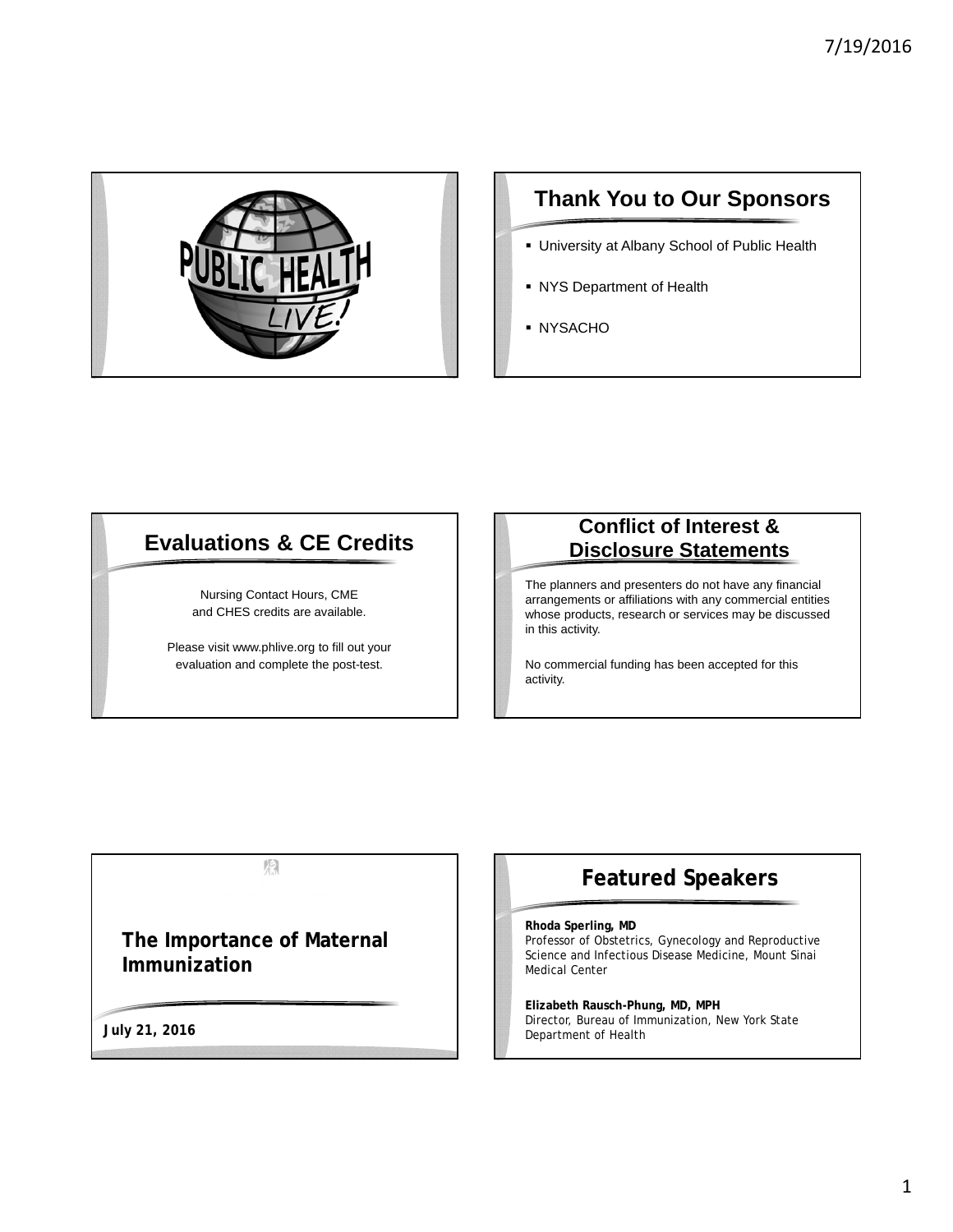# **Objectives**

After watching this webcast participants will be able to:

- **Identify maternal vaccination recommendations**
- Name at least three benefits of maternal immunization
- Recognize evidence-based maternal immunization best practices

#### **Vaccines Are Not Just For Children**

- Adult vaccination saves lives!<br>• Fach year in the United State
- Each year in the United States, ~ 60,000 adults die from vaccine preventable diseases or their complications
- Preumonia and influenza together are the 8<sup>th</sup> leading cause of death in the United States
- The CDC sets routine adult vaccine recommendations based upon recommendations made by the Advisory Committee on Immunization Practices (ACIP) and endorsed by professional societies
- These recommendations are published as immunization schedules and are updated annually

#### **Adult Vaccination Rates Are Low**

- Most adults are NOT aware that they need vaccines
- Many missed opportunities for vaccination occur because ob-gyn's and other providers do not routinely assess vaccination status and do not routinely recommend vaccination
- A recommendation from their own provider is the strongest predictor of whether a patient gets vaccinated!

## **Adult Vaccine Recommendations**

- Vaccines must be approved/licensed by FDA before being manufactured and distributed in the US
- Licensure based on extensive FDA safety & efficacy studies
- After licensure, CDC sets routine adult vaccine schedules based on recommendations by the Advisory Committee on Immunization Practices (ACIP) and endorsed by professional societies
- The *Adult Immunization Schedules* include specific guidance on age(s) when the vaccine should be given, the number of doses needed, the amount of time between doses, and precautions and contraindications



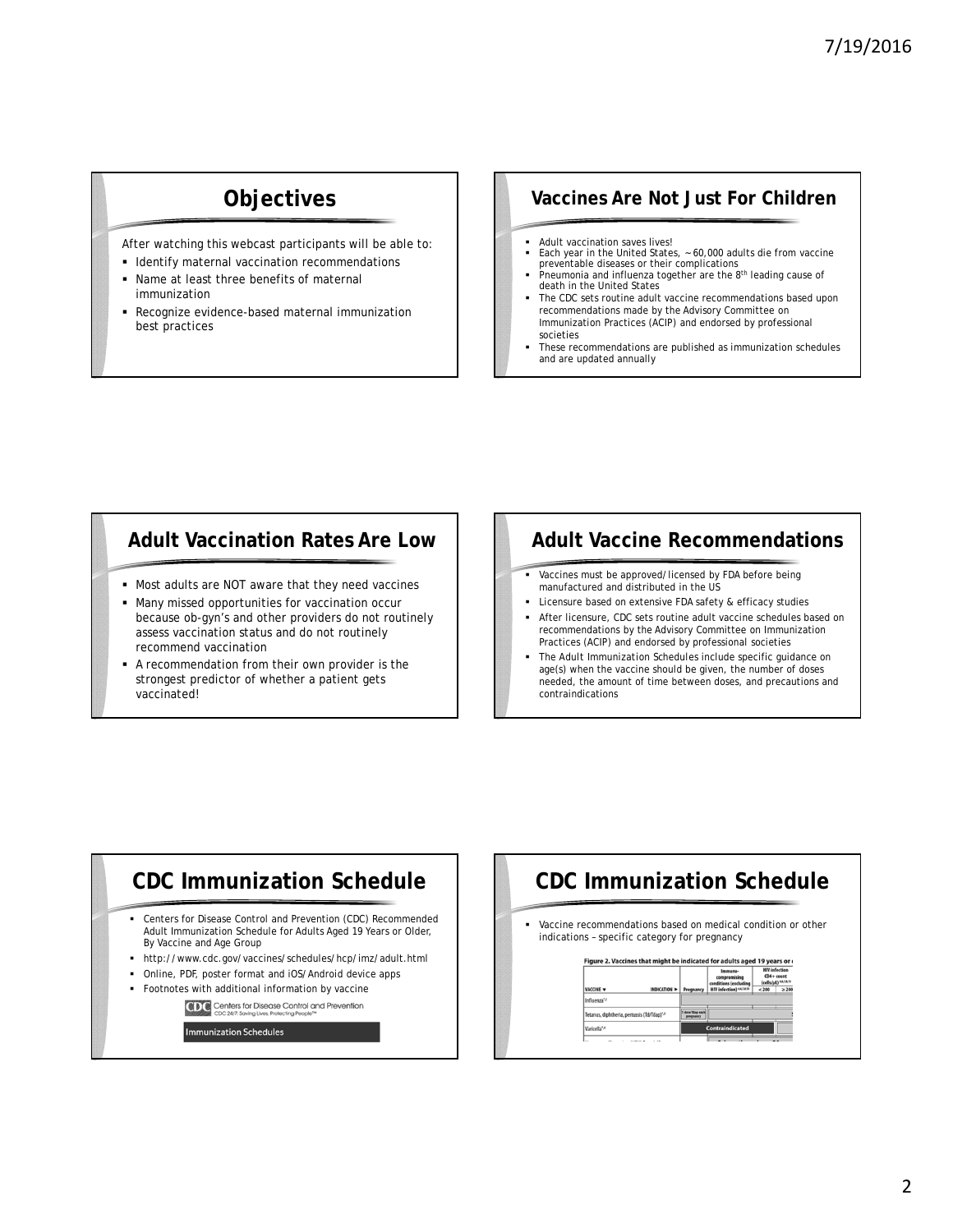# **Vaccination Opportunities for Obstetrician-Gynecologists**

Vaccination should be made part of routine reproductive healthcare for women:

- Pre-conception planning
- **Prenatal care** 
	- Two patients to protect, mother and child
- Post-partum care
- Well-woman care

# **Thinking Vaccines**

- Factors to address when discussing vaccines with pregnant patients:
	- What is the disease being prevented?
	- What is the antigen?
	- Is there an adjuvant? If so, what is the adjuvant?
	- What is the vaccine efficacy?
	- What is the vaccine safety profile?
	- Is the vaccination given as a single dose or a series? – What are the unique pregnancy-related issues to
	- consider?

#### **Pre-Vaccination Counseling**

- Federal law requires that patient education Vaccine Information Statements (VIS) - be distributed prior to vaccination – Available at: www.immunize.org
- **Elements of a risk/benefit discussion:** 
	- Recommendations/indications
	- Contraindications
	- Vaccine efficacy
	- Duration of efficacy – Side effects
	- What other vaccinations should/could be given

#### **Vaccination Recommendations for Pregnant Women**

#### Routine

- Inactivated influenza vaccine (IIV)  $\overline{\phantom{a}}$  Tdap (TT/Td)
- Hepatitis B Hepatitis A
- **Meningococcal PS/C**
- Inactivated poliovirus
- Yellow fever
- MMR Varicella
- 

Contraindicated

- Live attenuated influenza vaccine (LAIV)
- www.CDC.gov/vaccines/pregnancy

Pregnancy *not* a contraindication Pneumococcal PS/C

# **Live Virus Vaccines & Pregnancy**

- Routine live virus vaccinations (e.g., measles, mumps, rubella, and varicella) contraindicated during pregnancy
- Risk to a developing fetus from maternal vaccination primarily theoretical; only smallpox (vaccinia) vaccine has been shown to injure a fetus
	- General approach:
	- Do not give live virus vaccines to pregnant women or women planning to become pregnant in the following 4 weeks
	- If pregnant and susceptible, vaccinate as early in the postpartum period as possible
	- Screening for rubella immunity and varicella immunity is part of routine prenatal care

# **What is Influenza?**

- Influenza ("flu") is a highly contagious viral illness
- Often confused with the "common cold," but flu is much more severe
- Symptoms develop quickly and include:
	- Fever/feeling feverish/chills
		- $\checkmark$ Headache  $\checkmark$ Fatique
		- Myalgia
		-
		- Cough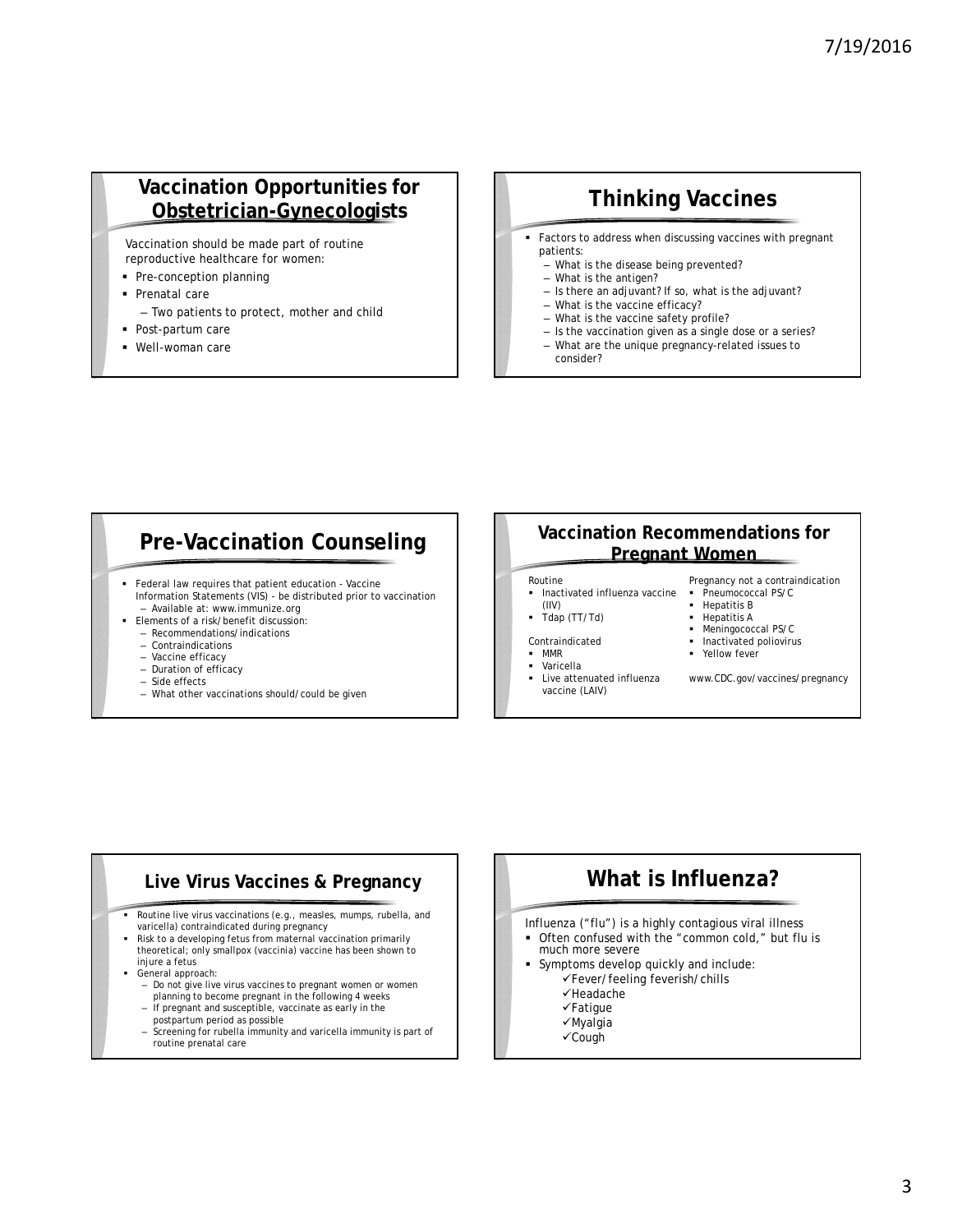# **What is Influenza?**

- Stomach symptoms nausea, vomiting, and diarrhea can also occur; GI symptoms more common in children than adults
- Individuals are contagious for 1 day before symptom onset and for 5-7 days after initial symptoms begin
- Symptoms start 1 to 4 days after the virus enters the body Young children, adults age 65 and older, people with chronic medical conditions and pregnant women have a high risk of serious complications from the flu

## **Potential Flu Complications**

- **Maternal risks (compared to non-pregnant women):** 
	- 4x higher rates of complications/hospitalizations
	- Increased mortality, especially in the third trimester – Increased risk of premature labor and delivery
- Fetal Risks:
	- Viremia rare, transplacental passage infrequent Maternal hyperthermia may place fetuses at risk for birth defects (VSD, cleft lip, neural tube defects) and preterm birth
	- In Bangladeshi study, maternal influenza vaccination associated with higher birth-weight



#### **Potential Flu Complications Among Children**

- mortality
- Newborns < 6 months cannot be vaccinated; protection is from maternal vaccination and cocooning
- According to the CDC in 2014/15 there were 296 pediatric deaths associated with the flu; 6 of those deaths were in New York State
- For the current flu season in NYS, almost 50% of children hospitalized for influenza had no identified underlying medical condition

#### **Influenza Vaccination Recommendations**

The Centers for Disease Control and Prevention (CDC) and ACOG recommend routine annual influenza vaccination for all persons aged 6 months and older who do not have contraindications

CDC MMWR Recommendations on Seasonal Influenza (Aug 15, 2014, 63:32)

# **Seasonal Influenza Vaccines**

#### The "Flu Shot"

- Traditional trivalent inactivated influenza vaccine protected against 3 influenza virus strains (2 influenza A and 1 Influenza B)
	- Newer quadrivalent vaccine protects against 4 strains (2 influenza A and 2 influenza B)
	- Old nomenclature: Trivalent Inactivated Vaccine = TIV
	- New nomenclature: Inactivated Influenza 3 = IIV3
	- New Quadrivalent Vaccine: IIV4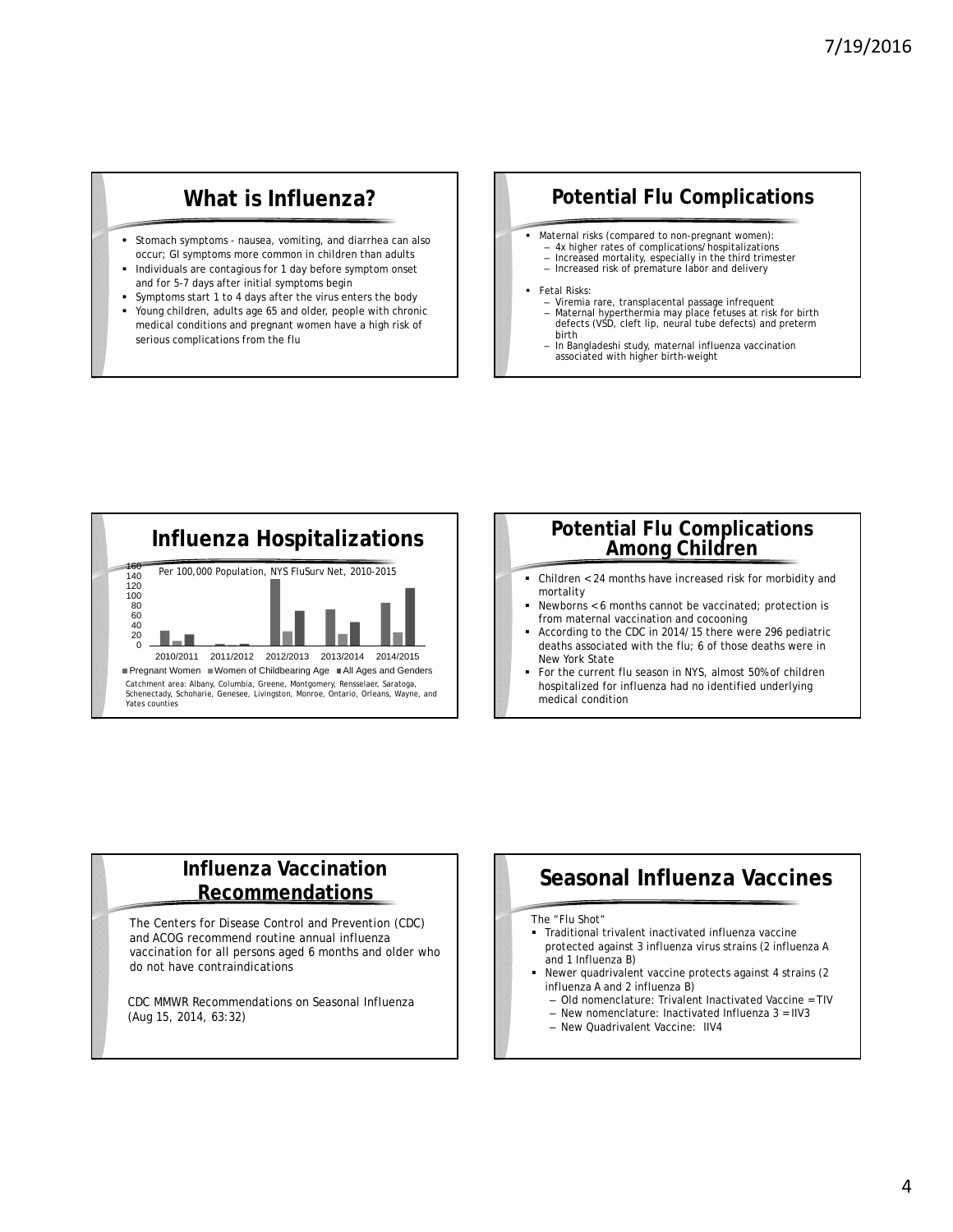#### **Influenza Vaccination Contraindications**

Contraindications:

- Anaphylactic reaction to a previous dose or to egg protein, gelatin or other vaccine component
- Precaution in moderate to severe illness
- Not contraindications:
- - Minor illnesses (diarrhea, upper respiratory tract infection with or without fever)
- Antimicrobial therapy
- Persons with a history of egg allergy who have experienced only hives after exposure to egg should receive influenza vaccine

# **Influenza Vaccine Efficacy**

- **Protective antibodies are produced within 2 weeks**  Varies from season-to-season
	- 70-90% effective in preventing clinical illness when vaccine matches circulating strains
	- 50-77% effective against laboratory confirmed illness when vaccine strains are antigenically dissimilar to circulating strains

Efficacy varies among different populations:

- Significantly less effective among the elderly
- Vaccinating children protects entire communities – 80% coverage in pediatric age groups confers significant protection among those who did not receive the vaccine
- **Efficacy not diminished in pregnancy** 
	- Limited data

#### **Influenza Vaccine Efficacy | | Current Nationwide Vaccination Rates**





# **When to Vaccinate Pregnant Women**

- 
- Vaccination should begin as soon as vaccine is available no need to delay; influenza vaccine is typically available starting in mid August/September
- Peak activity is typically expected around January or February Timing, severity, and length of the season varies from one year
- to another Vaccination should be offered as long as influenza viruses are circulating (i.e., *October* through *May)*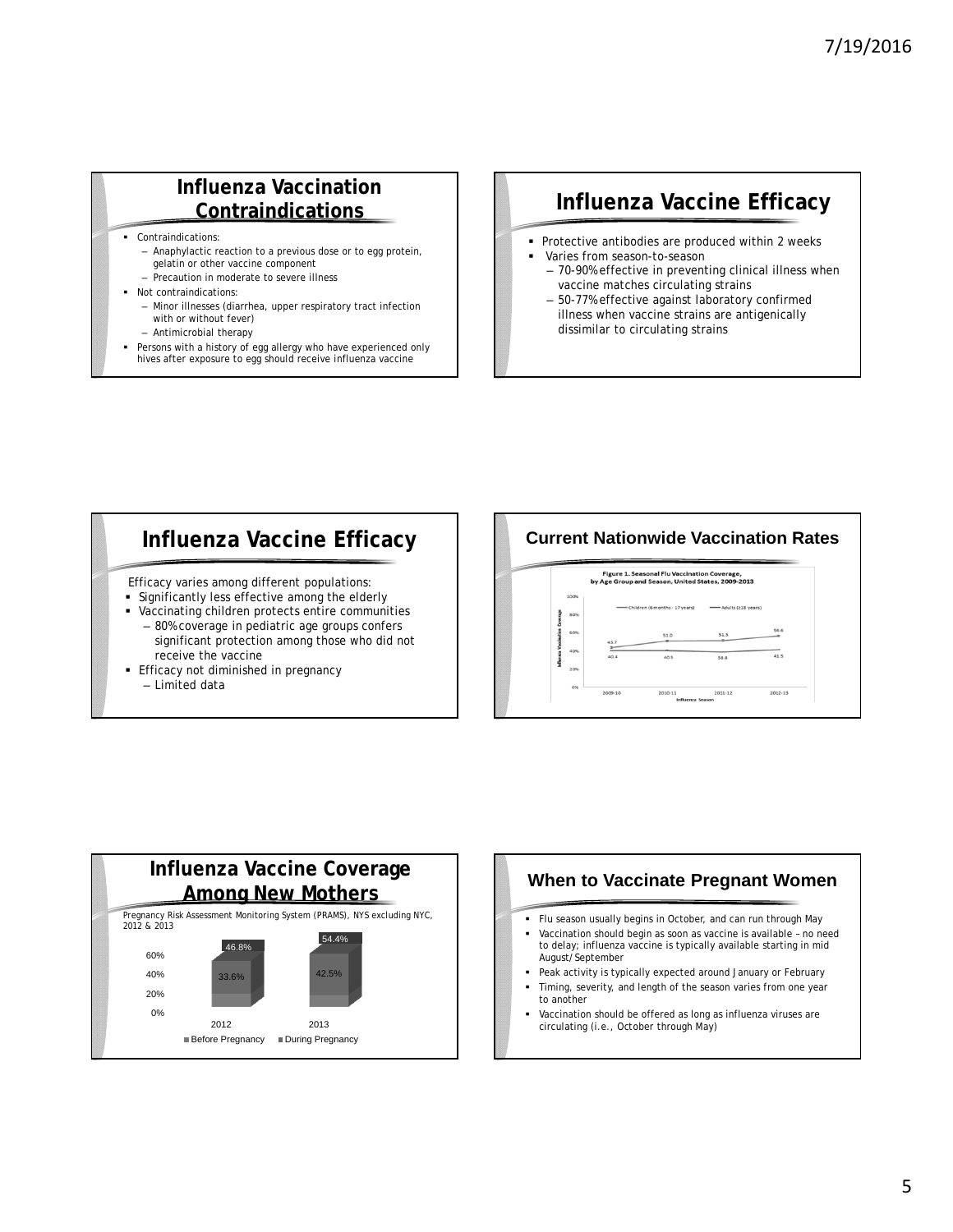

# **What is Pertussis?**

- Clinical case definition: Cough illness lasting at least 2 weeks with one of the following: paroxysms of coughing, inspiratory "whoop," or post-tussive vomiting, without other apparent cause (as reported by a health professional)
- Causative organism: *Bordetella pertussis*, a gram-negative bacterium, a uniquely human pathogen
- Incubation 7-10 days, catarrhal stage followed by paroxysm of coughing that can continue for 4-6 weeks

# **Pertussis Overview**

- Substantial weight loss and sleep disturbances
- Highly infectious, secondary attack rate exceeds 80%
- Despite high childhood vaccination levels, the reports of pertussis cases have steadily increased in the United States
- One of the leading causes of vaccine preventable deaths world-wide

# **Pertussis & Pregnancy**

- Pertussis can cause serious and sometimes lifethreatening complications in infants, especially within the first 6 months of life
- In infants younger than 1 year of age who get pertussis, about half are hospitalized. The younger the infant, the more likely treatment in the hospital will be needed



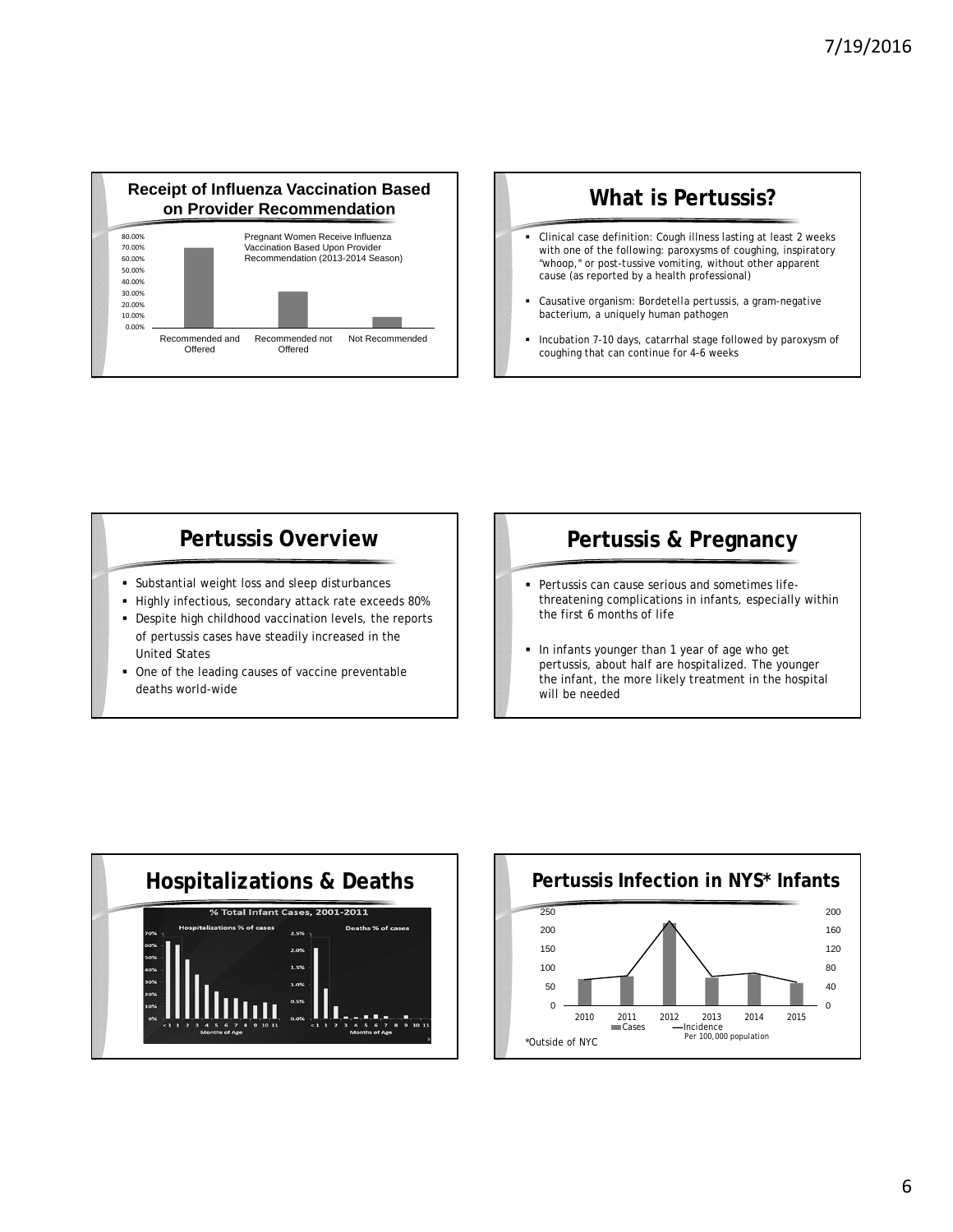# **Infant Pertussis Case History**

- 6 week old infant
- Born at 40 weeks' gestation, uncomplicated pregnancy and delivery
- Ob-Gyn did not recommend Tdap vaccination due to mother's prior history of Tdap vaccination
- Missed opportunity unaware of current recommendations for vaccination with each pregnancy
- Seen at pediatrician's office at 5 weeks of age with cold symptoms, congestion, cough of 1 days' duration

# **Infant Pertussis Case History**

- **Presented to ER 1 week later in respiratory distress with** paroxysmal cough, inspiratory wheezing, and cyanosis
- Intubated, initiated on antibiotics, and admitted to Pediatric Intensive Care Unit (PICU)
- Nasopharyngeal swab PCR-positive for *Bordetella pertussis*
- Died 1 day after admission
- No source of infection was ever identified

Take home point: Tdap should be administered with every pregnancy, regardless of immunization history

#### **Tdap Vaccination Recommendations**

- **Tdap vaccination recommended during every** pregnancy, preferably at 27 to 36 weeks
- For non-pregnant adults, Tdap needs to be given only once:
	- Td every 10 years
	- Substitute Tdap for Td if Tdap never given
- Family members and caregivers (fathers, grandparents, and babysitters) should be up-to-date with their Tdap vaccine

## **Pertussis & Pregnancy**

- Why Tdap vaccination each and every pregnancy?
- Why 27-36 weeks?
	- Antibody levels decline after immunization
	- Maternal immunization timed in order to have peak transplacental passage of IgG antibodies

# **Efficacy & Safety Updates**

#### Efficacy: Recent UK experience

- **Policy of maternal vaccination during every pregnancy has led to** a reduction in infant pertussis
- Success attributed to both transplacental antibody protection and cocooning

Safety: *Journal of the American Medical Association (*11/11/14) Researchers used administrative and electronic health record data from two CA Vaccine Safety Datalink sites

 Found Tdap vaccination during pregnancy not associated with increased risk for hypertensive disorders of pregnancy, preterm birth, or having a baby who is small for his or her gestational age

#### **Influenza and Tdap Vaccination of Pregnant Women in New York State**

- In general, pregnant women and new mothers report higher influenza and Tdap vaccination coverage than the general adult population
- Less than half of new mothers in NYS report having received influenza and Tdap vaccines during their most recent pregnancy
- Disparities in maternal influenza vaccination persist by maternal age, race and ethnicity, and socio-economic status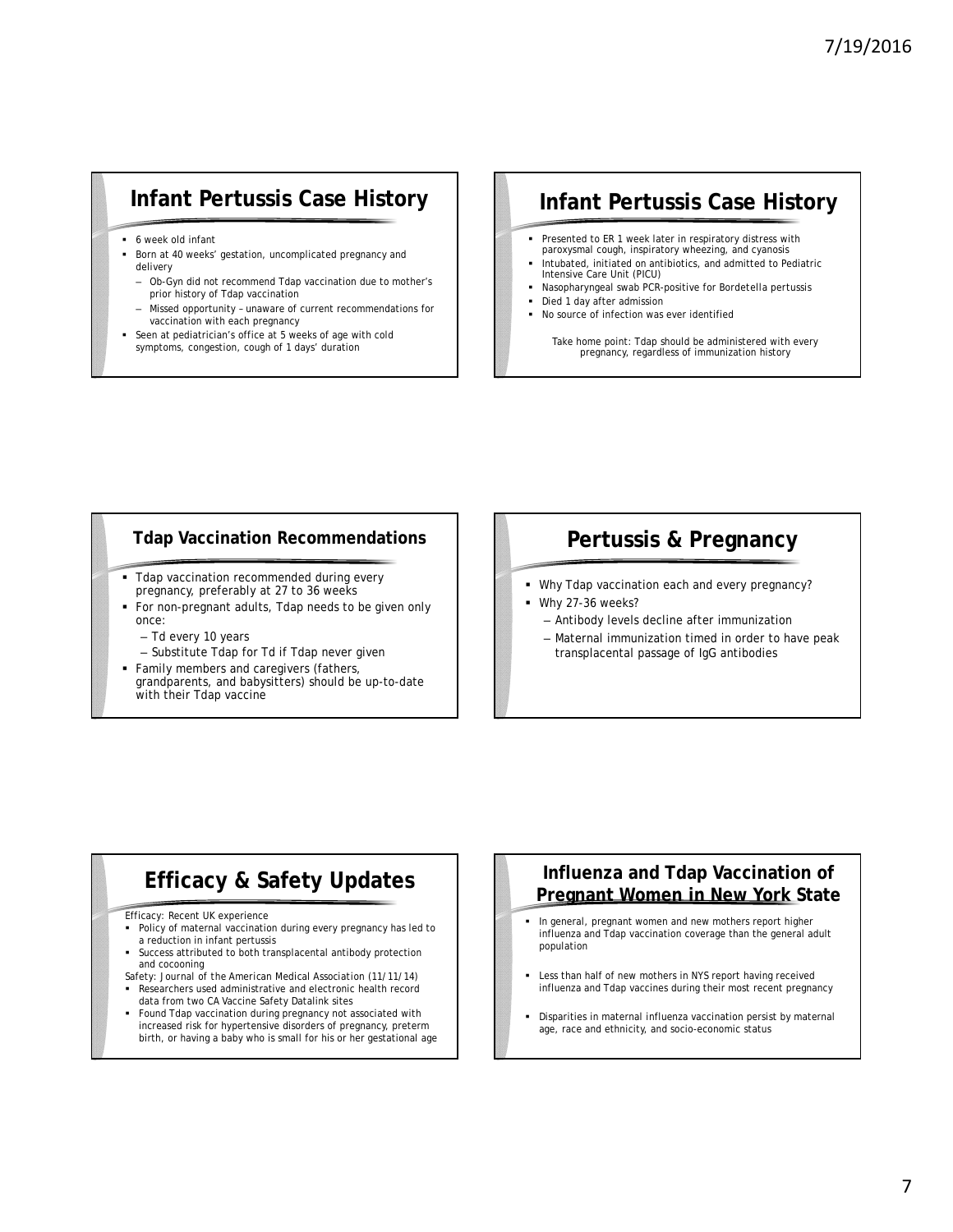